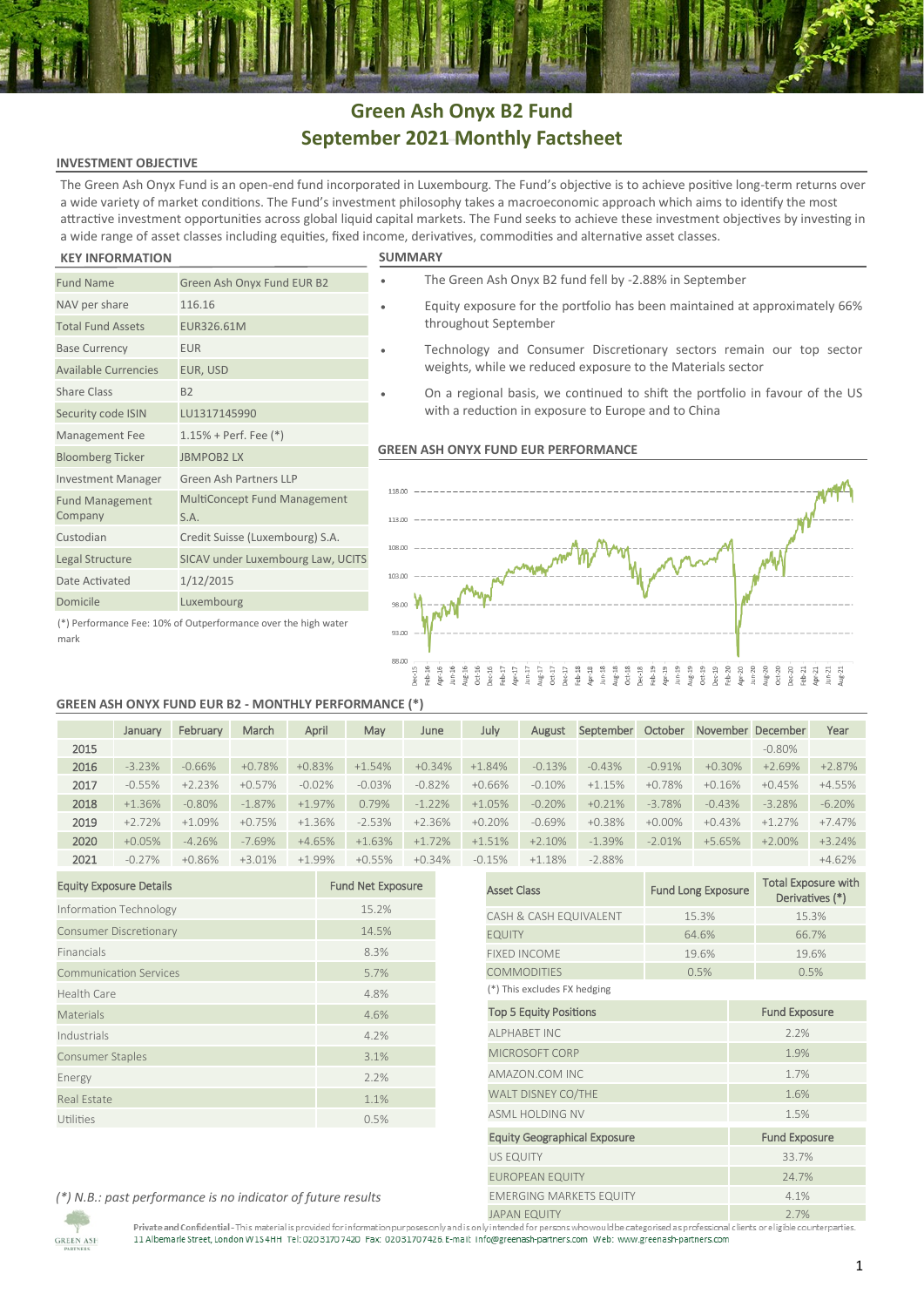# **Green Ash Onyx B2 Fund September 2021 Monthly Factsheet**

### **FUND UPDATE AND OUTLOOK**

Sharply higher energy prices, the rise in bond yields, more severe supply chain disruptions, lingering issues affecting the Chinese economy and the US debt ceiling debate all contributed to a weak month in risk assets. While these uncertainties have now become centre-stage and lower global GDP forecasts begin to be incorporated into estimates, monetary policy remains set on a path to normalization: the FED has guided for tapering to begin in November and created expectations for an earlier lift-off in rates. Not all is adverse to risk assets however: COVID is increasingly less of an issue, the service economy continues to open up and employment benefits as a result with consumer balance sheets in a stronger position than pre-COVID.

Treasury yields moved higher across the curve in September though real rates remain deeply in negative territory, as from the beginning of the pandemic crisis. As a knee jerk reaction, markets rotated into Financials and away from the Technology and growth related stocks. Energy commodities - and in particular natural gas -rallied sharply supporting the Oil & Gas sector but also creating the prospect of diminished profitability for the most exposed end users, e.g. within the Construction sector. Finally the receding COVID risks supported Travel & Leisure stocks.

Against this backdrop the Green Ash Onyx B2 fell -2.88% over the month.

Positive contributors to performance were in the Energy, Financials and Travel & Leisure sectors (TotalEnergies, Bank of America) with few exceptions (Salesforce.com and AstraZeneca). Detractors were mainly concentrated within Technology (Alphabet and ASML gave back the gains from the month of August) and Materials (Holcim—now closed—and CRH). Given the deteriorating trajectory in growth prospects, the short position in US 10yr Treasuries has been closed taking advantage of some of the more recent move higher in yields.

Throughout the month, equity exposure has not changed and remains around 66%. We have sharply reduced exposure to China cutting the positions in Ping An, Alibaba and Tencent, continuing to rotate the equity book towards the US and we expect this to persist in the coming weeks, most likely at the expenses of domestic UK names. Despite their attractive valuations, the UK domestically focused continue to underperform without offering a clear trigger for a re-rating. With the current supply chain disruptions in UK perhaps more acute then other regions, this is another reason for the us to tactically lighten up on exposure. Outside of the cash equity component of the portfolio, we continue to exploit increased implied volatility in the market to gather premia writing put options in securities we favour.

Going forward we continue to see upside in risk assets supported by a recovering economy, easy financial conditions and inflation pressures limited to the short term only; however the higher level of uncertainty around inflation and the headwinds to growth warrant a more cautious stance which we seek to deploy via a slight tillt towards more defensive sector and geographical exposure. We feel comfortable with the current exposure to risk assets, and continue to closely follow the trajectory of inflation expectations, potential supply chain impact on earnings and the rates policy debate.



Private and Confidential - This material is provided for information purposes only and is only intended for persons who would be categorised as professional clients or eligible counterparties. 11 Albemarle Street, London W154HH Tel: 020 3170 7420 Fax: 02031707426 E-mail: info@greenash-partners.com Web: www.greenash-partners.com